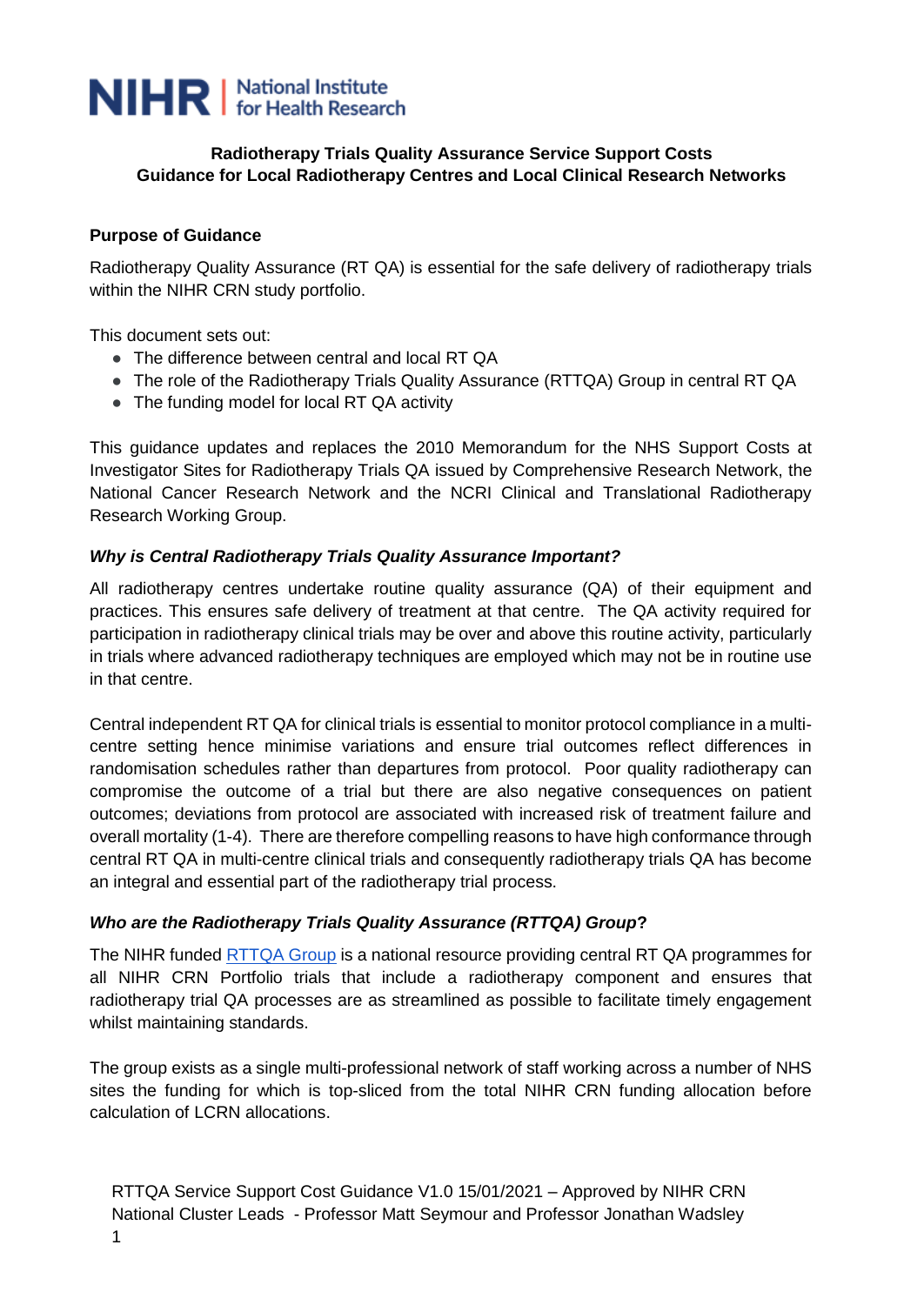### *What is the difference between central and local radiotherapy trials quality assurance?*

In the clinical trial setting there is a distinct difference in and purpose for the activities of central radiotherapy trial QA as performed by the RTTQA Group, and local radiotherapy trial QA completed at the radiotherapy centre as detailed in Figure 1. It is however important to emphasise that neither functions in isolation and there is always close interaction between the two, particularly when new techniques are being evaluated.

Central trial QA: The national RTTQA Group formulates guidance on the radiotherapy delivery for individual trials, designs radiotherapy trials QA programmes to be implemented for each trial and undertakes the processes required to fulfil the programme thus defining and monitoring the standard and consistency of radiotherapy required for that trial and providing independent external review and verification.

Local trial QA: There are distinct tasks that must be performed by individual centres if they choose to participate in a clinical trial. These tasks are defined by the central RTTQA Group but are performed as part of the trial set up and approval process by staff at the local centre.



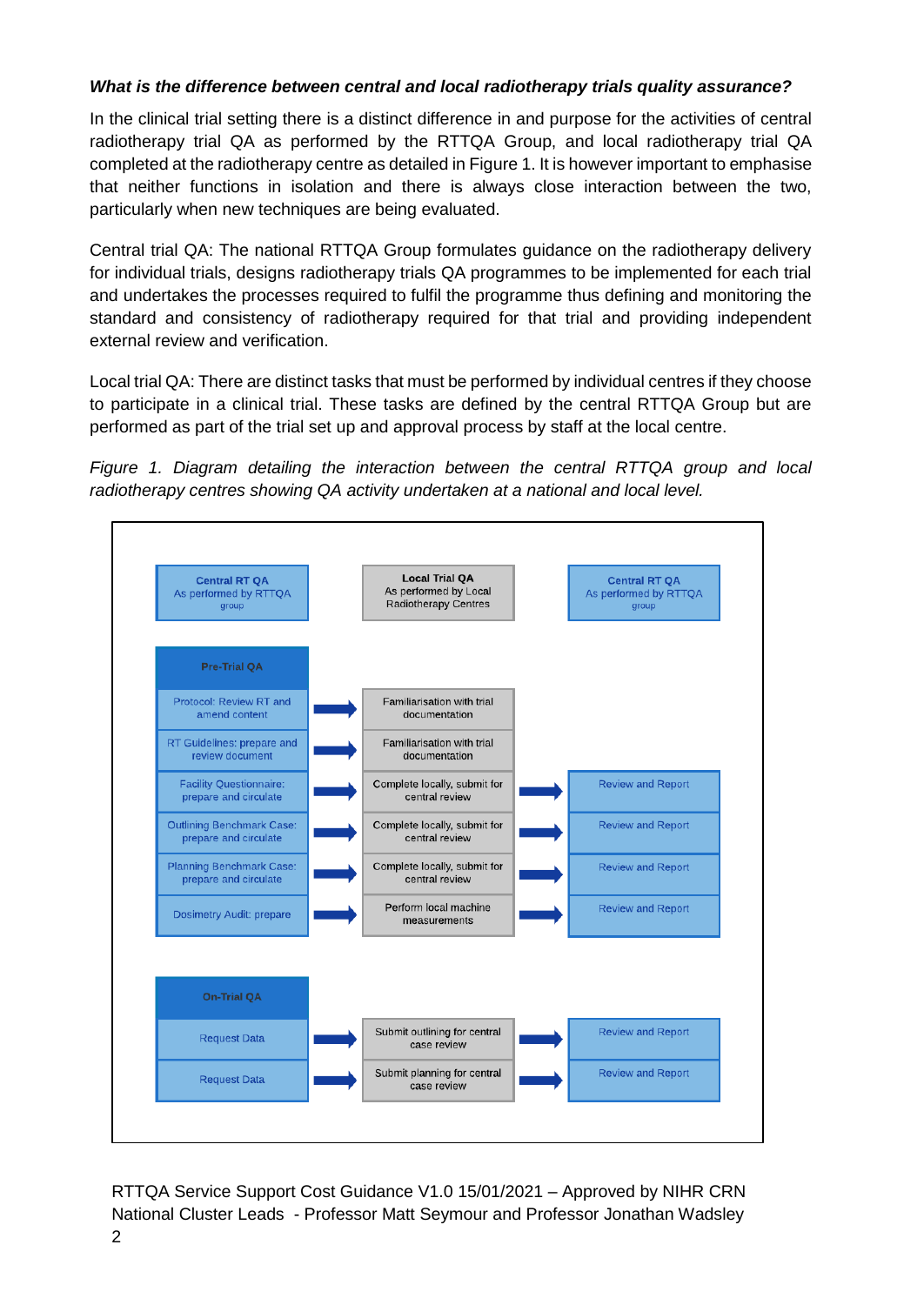# *How are Local Radiotherapy Trials QA Activities funded?*

If the local trial QA activities exceed that undertaken were the same radiotherapy to be delivered outside a clinical trial, it fulfils the definition of an NHS support cost which is fundable through the NIHR Local Clinical Research Networks (LCRN). In 2010, the Department of Health agreed that clinical trial RT QA is over and above routine local QA, and therefore should be defined as a [NHS](https://www.gov.uk/government/publications/guidance-on-attributing-the-costs-of-health-and-social-care-research)  [service support cost](https://www.gov.uk/government/publications/guidance-on-attributing-the-costs-of-health-and-social-care-research) and funded through local CRN funding.

The RTTQA Group have categorised the QA component of radiotherapy trials as Minimal, Basic, Moderate, and Complex and have estimated the average resources needed for the QA activities required to set up and open a trial at an individual hospital site (Per trial QA) and for the ongoing QA activities required for each patient entering a trial (Per patient QA), table 1. Please visit the RTTQA Group website www.rttrialsga.org.uk for a full list of categorised studies. The associated workload within each of these categories varies according to the radiotherapy technique employed by the trial.

| Table 1. RT QA resource (in hours) required for trial set up (Per trial QA) and patient recruitment |
|-----------------------------------------------------------------------------------------------------|
| (Per patient QA) at local radiotherapy centres.                                                     |

| Activity                                           | Workload in hours according to QA category |       |          |         |
|----------------------------------------------------|--------------------------------------------|-------|----------|---------|
|                                                    | Minimal                                    | Basic | Moderate | Complex |
| Protocol and RT guideline review (Per trial QA)    | 0                                          | 17.5  | 32.5     | 47.5    |
| Facility Questionnaire submission (Per trial QA)   | $\Omega$                                   | 9     | 9        | 9       |
| Outlining Benchmark Case submission (Per trial QA) | 0                                          | 3     | 6        | 10      |
| Planning Benchmark Case submission (Per trial QA)  | 0                                          | 4.5   | 6.5      | 13      |
| Per trial QA total                                 | $\Omega$                                   | 34    | 54       | 79.5    |
| Dosimetry Audit (One off activity)                 | 0                                          | 22    | 22       | 22      |
| Per patient QA                                     | $\Omega$                                   | 2     | 4        | 10.5    |

#### **Investigators/Clinical Trials Units**

Study teams should define RT QA activities in the Schedule of Events and Cost Attribution Tool (SOECAT) as service support costs.

Within the SOECAT all local QA activities should be entered on to the Non-Tariff costs tab first. All QA activities that should be detailed on the Non-tariff costs tab are listed in Appendix 1 along with how to enter them on to the SOECAT. The duration of each activity is very much dependent on the QA Category of each study.

### **Local Radiotherapy Centres**

Tables 2 and 3 show worked examples of the annual resource (in hours) associated with local RT QA activity at a hypothetical site A for the set-up of new trials (table 2) and the recruitment of patients (table 3).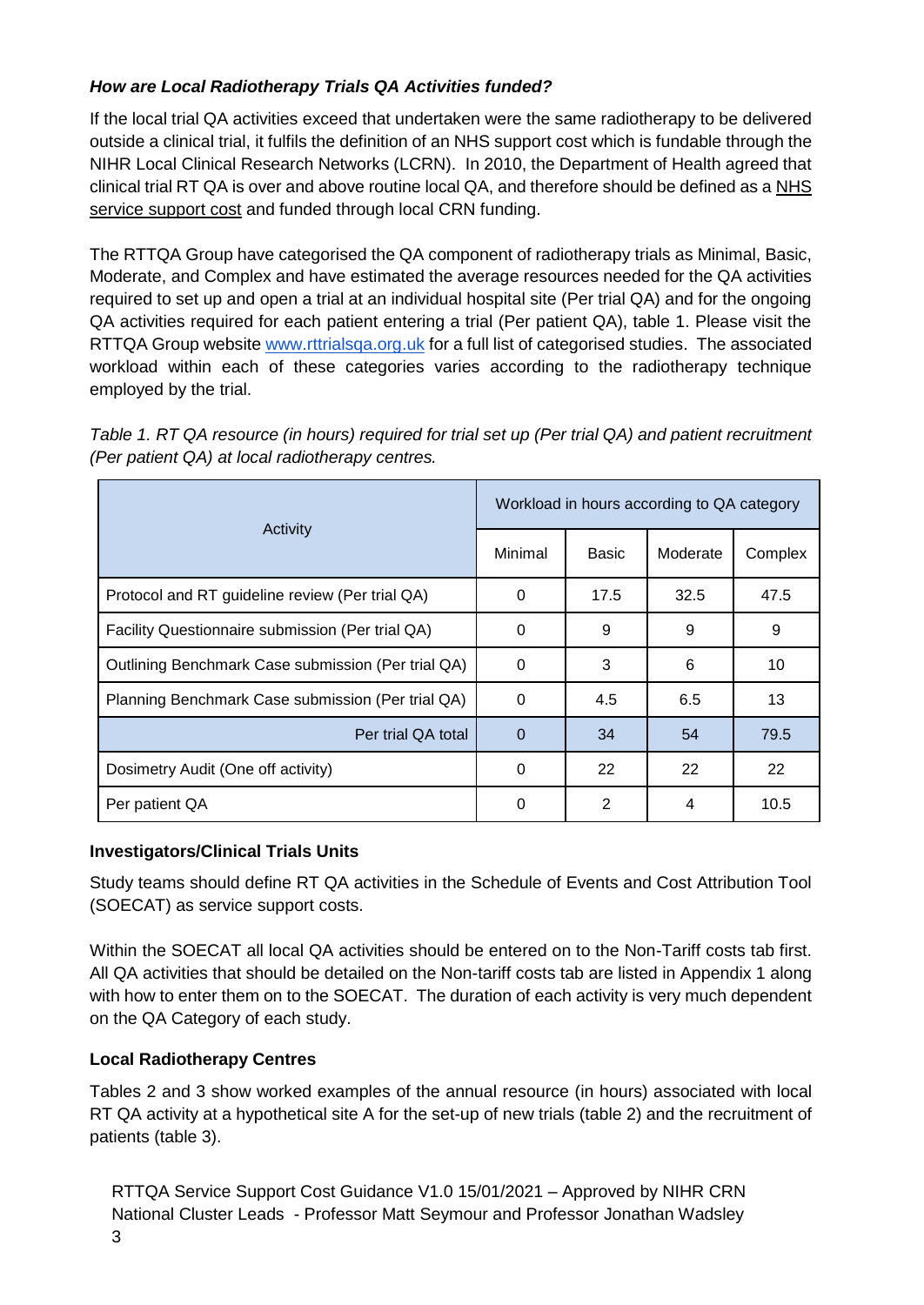| Category of<br>QA | No. of trials set<br>up in 1 year | Per trial QA<br>activity | <b>Total Activity</b> | One off Activity | Overall total |
|-------------------|-----------------------------------|--------------------------|-----------------------|------------------|---------------|
| Minimal           |                                   | 0                        | 0                     |                  |               |
| <b>Basic</b>      |                                   | 34                       | 34                    |                  |               |
| Moderate          | 2                                 | 54                       | 108                   |                  |               |
| Complex           |                                   | 79.5                     | 79.5                  | 22               |               |
|                   |                                   |                          |                       |                  | 243.5 hours   |

*Table 2. Annual resource (in hours) for site A to set up 5 new trials during 1 year.*

| Table 3. Annual resource (in hours) for Site A to recruit patients to 6 trials during 1 year. |  |  |  |
|-----------------------------------------------------------------------------------------------|--|--|--|
|                                                                                               |  |  |  |

| Trial          | Category of QA | Annual patient<br>accrual | Per patient QA<br>activity | Total | Overall total |
|----------------|----------------|---------------------------|----------------------------|-------|---------------|
|                | Minimal        | $\overline{2}$            | $\mathbf 0$                | 0     |               |
| $\overline{2}$ | Minimal        | 8                         | $\mathbf 0$                | 0     |               |
| 3              | <b>Basic</b>   | 24                        | $\overline{2}$             | 48    |               |
| 4              | Moderate       | 35                        | 4                          | 140   |               |
| 5              | Moderate       | 11                        | 4                          | 44    |               |
| 6              | Complex        | 5                         | 10.5                       | 52.5  |               |
|                |                |                           |                            |       | 284.5 hours   |

The NHS service support costs should be reimbursed to radiotherapy departments (based on NHS Terms and Conditions (AfC) pay scale mid-point band 7) to enable delivery of the QA function by the most appropriate local means e.g. by employing physics or radiotherapy staff who will undertake these functions as part of their job plan or by providing overtime payments.

# *Who Can I Contact for Further Information?*

For any questions about RT QA costings your first port of call should be your local Research and Development office.

For any specific queries relating to trial RT QA complexity and activity please contact the National Radiotherapy Trials Quality Assurance (RTTQA) Group on [rttrialsqa.enh-tr@nhs.net.](mailto:rttrialsqa.enh-tr@nhs.net)

# *References*

- 1. Fairchild A, Straube W, Laurie F, Followill D. Does Quality of Radiation Therapy Predict Outcomes of Multicenter Cooperative Group Trials? A Literature Review. Int. J. Rad. Oncol. Biol. Phys. 2013;87(2):246-260
- 2. Peters, L.J., et al., Critical impact of radiotherapy protocol compliance and quality in the treatment of advanced head and neck cancer: results from TROG 02.02. J Clin Oncol. 2010;28(18):2996-3001.
- 3. Ohri N, Shen X, Dicker AP, Doyle LA, Harrison AS, Showalter TN. Radiotherapy Protocol Deviations and Clinical Outcomes: A Meta-analysis of Cooperative Group Clinical Trials. J Natl Cancer Inst. 2013;106(6):387-393